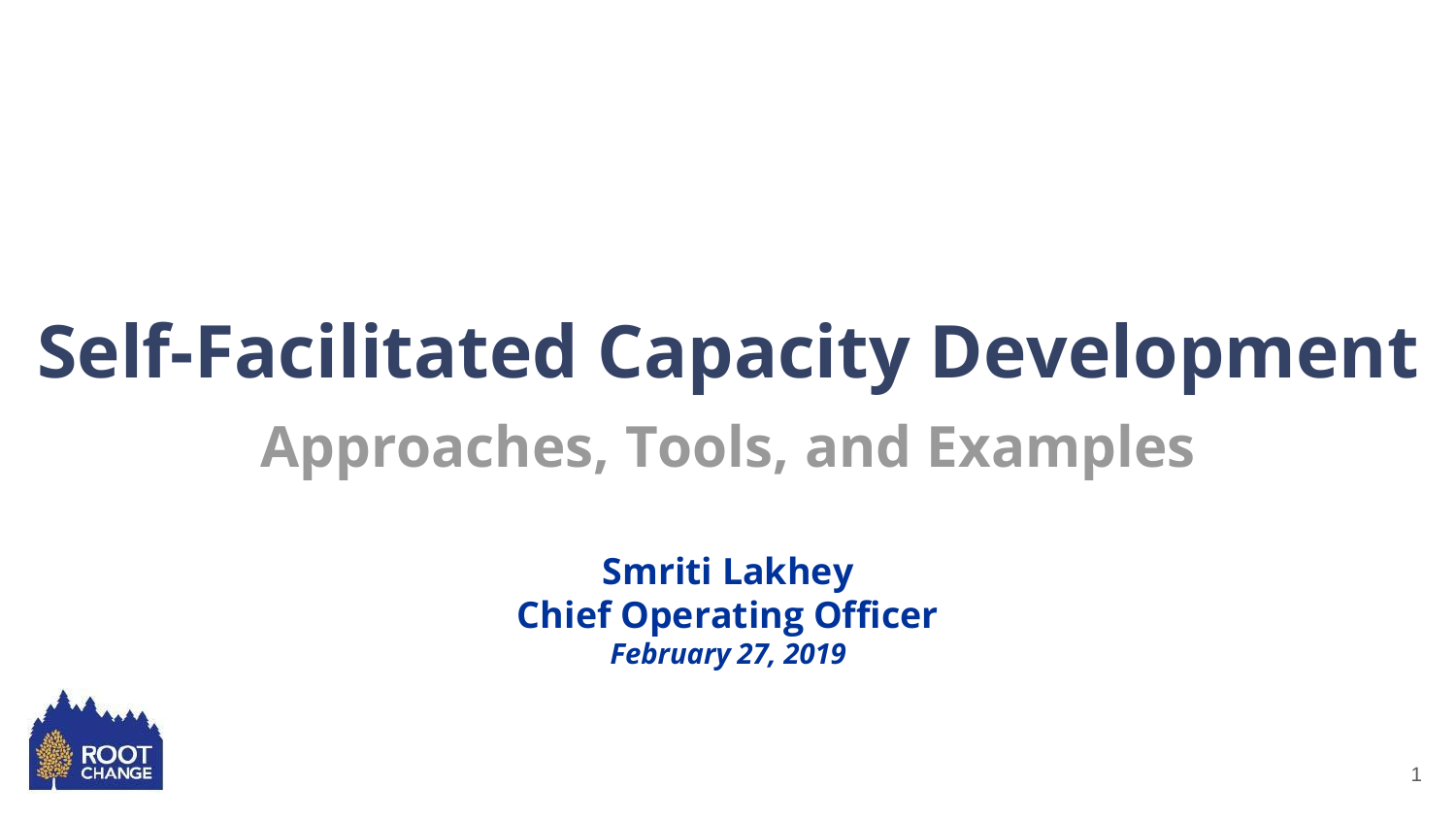# **For Today**

- Underlying theories supporting self-facilitated capacity development
- What is self-facilitated capacity development?
- Examples from:
	- Malawi: USAID Local Works Action Research
	- Latin America, Asia and Africa: Capacity Development for Organizational Transformation at Children International
	- Nigeria: USAID Strengthening Advocacy and Civic Engagement

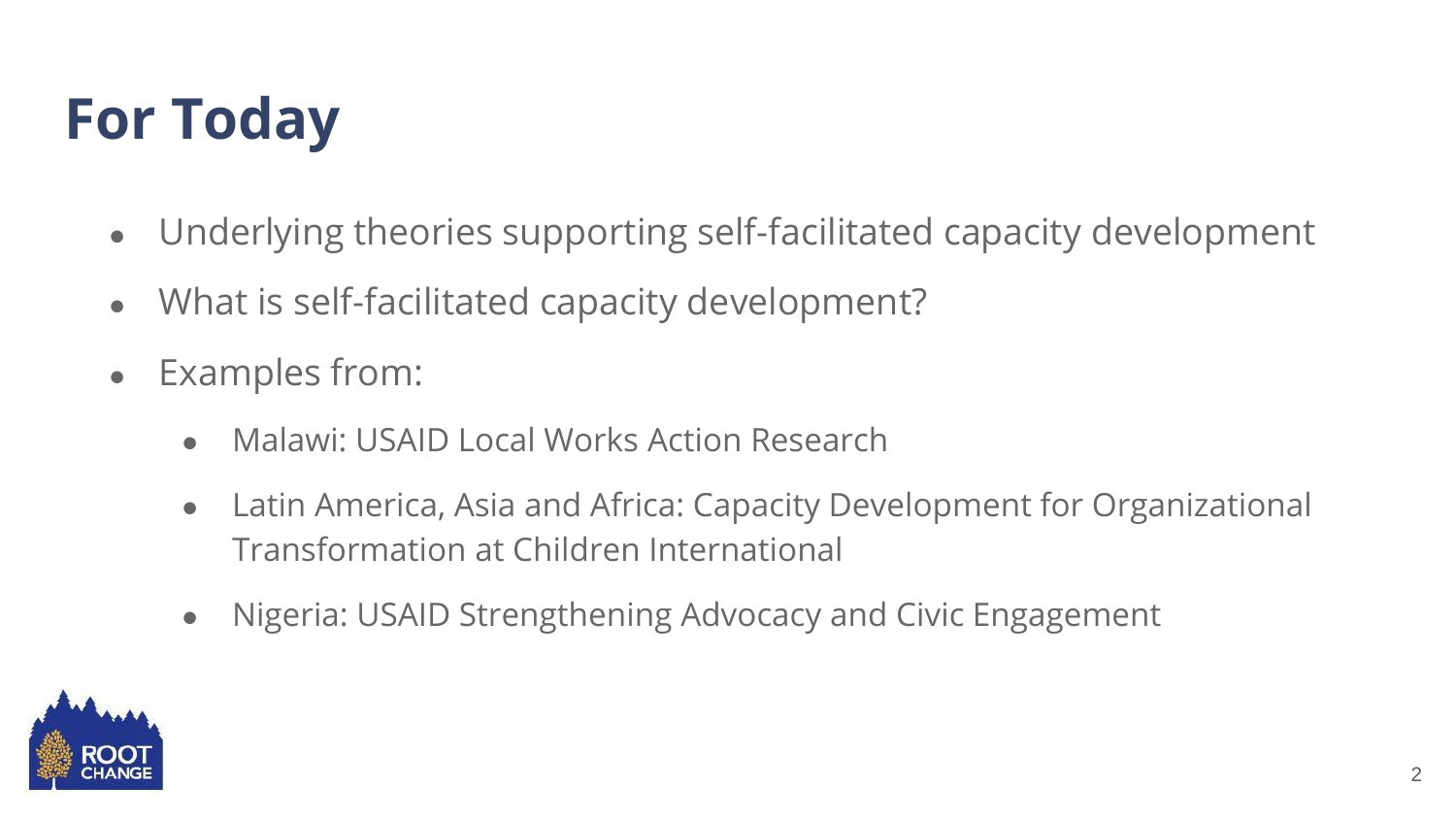# **Supporting Theories**

# **Social Physics**

- A particular human behavior always occurs if certain conditions are present
- Big data on social networks enables us to predict human behaviour

# **Antifragility**

Micro-shocks build capability, resilience, or robustness, forcing people to work in new ways





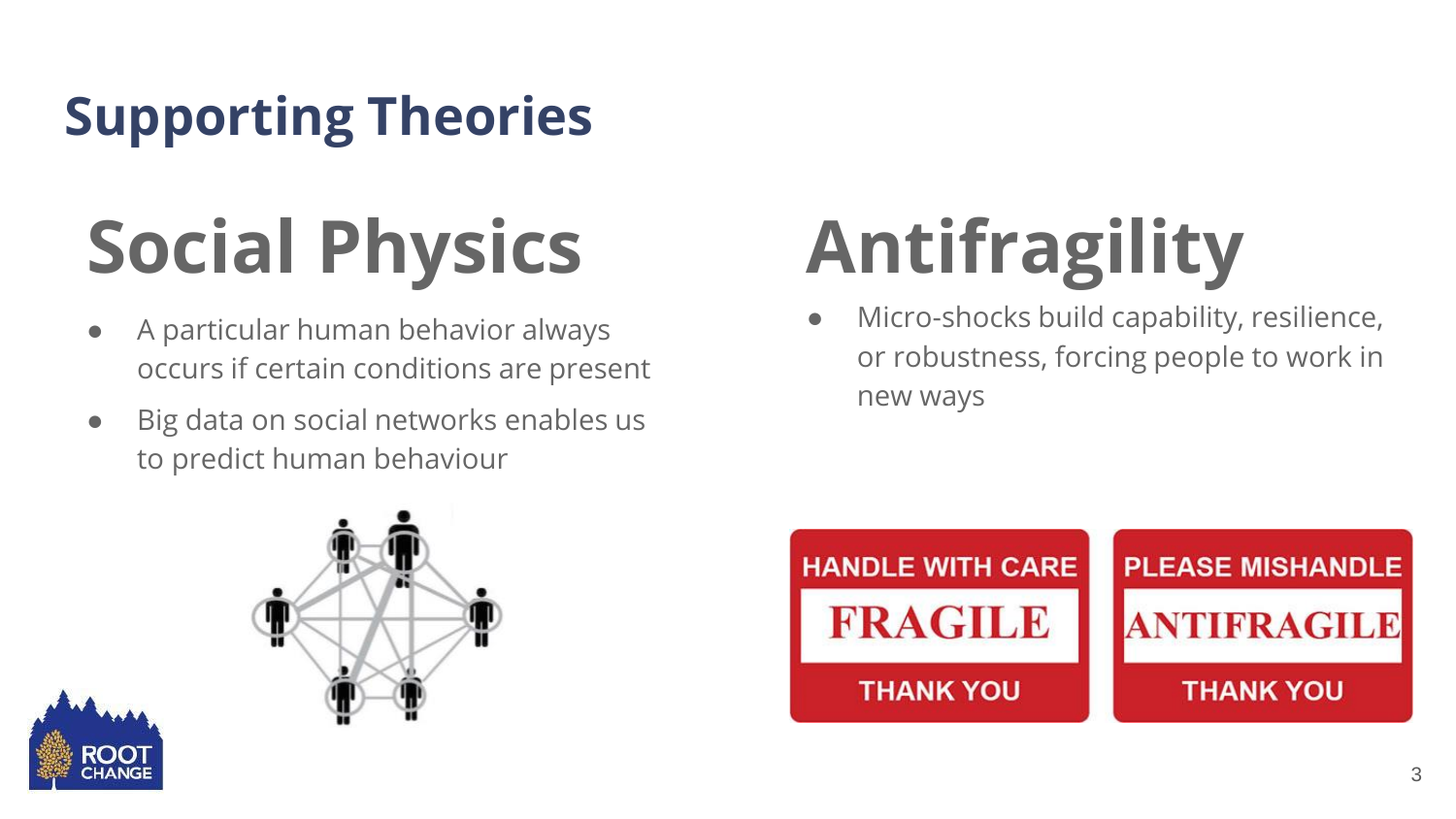## **What makes capacity development self-facilitated?**

*Untapped power-house of capacity development*



- **Unguided Capacity Development:** 
	- o A platform to convene a diverse set of actors together where people learn from each other, through trial and error, make independent discoveries

### development<br>**Facilitation:**

in between touch-<br>  $\circ$  Help to identify and reflect on capacity, learnings, and apply the lessons to new challenges

#### ● **Content package:**

○ Technical fixes, standard package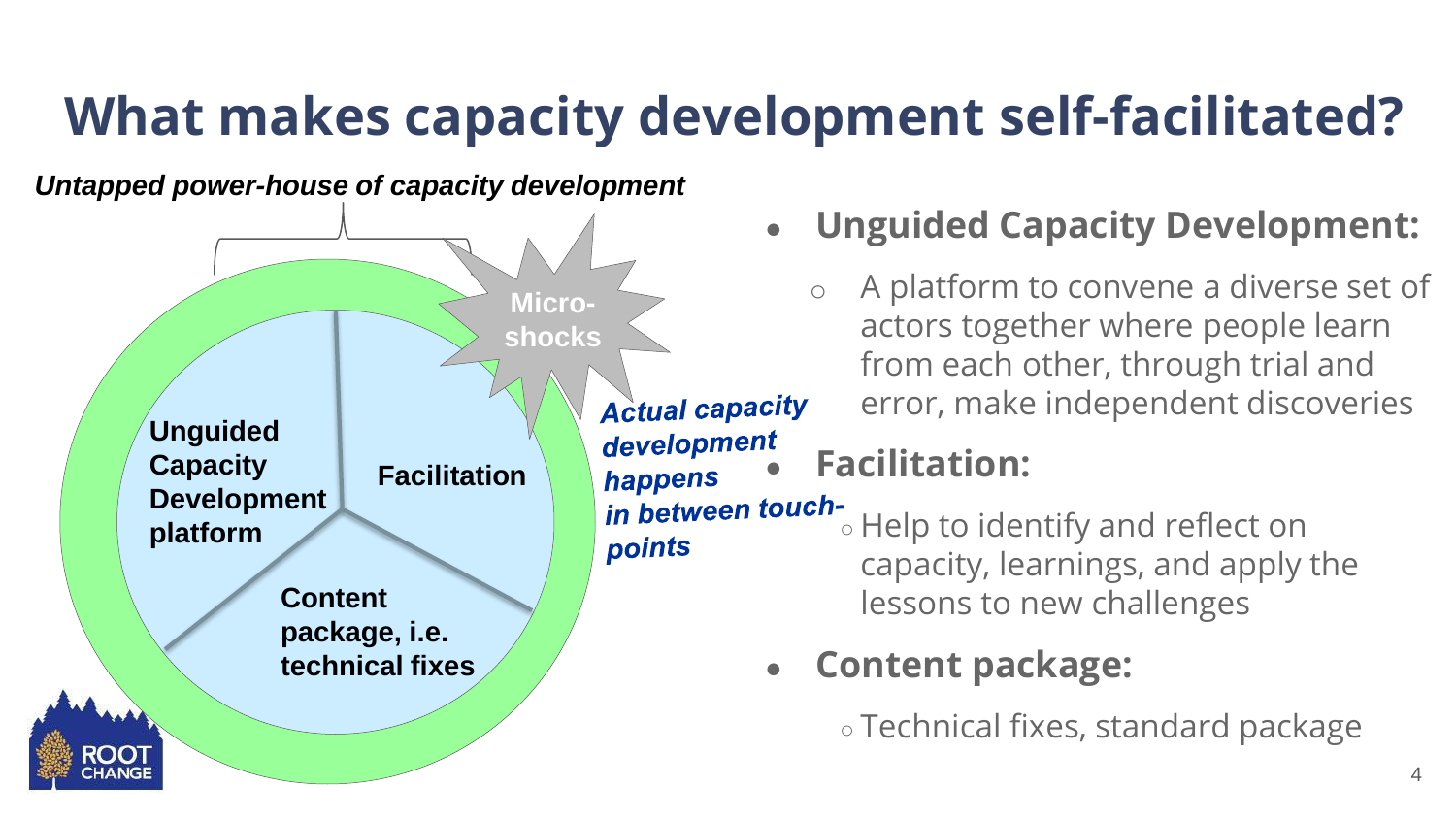## **Unguided Capacity Development Platform**

- Relational, builds trust, convenes a diverse group of actors
- Local actors teach each other
- Autonomous and self-sustaining
- The constructs of these platforms vary:
	- o Malawi: Social Lab
	- o Nigeria: Collective Impact, Strategy **Matrix**
	- o Children International: All staff, organized into Lean Experiment teams and Learning Committees



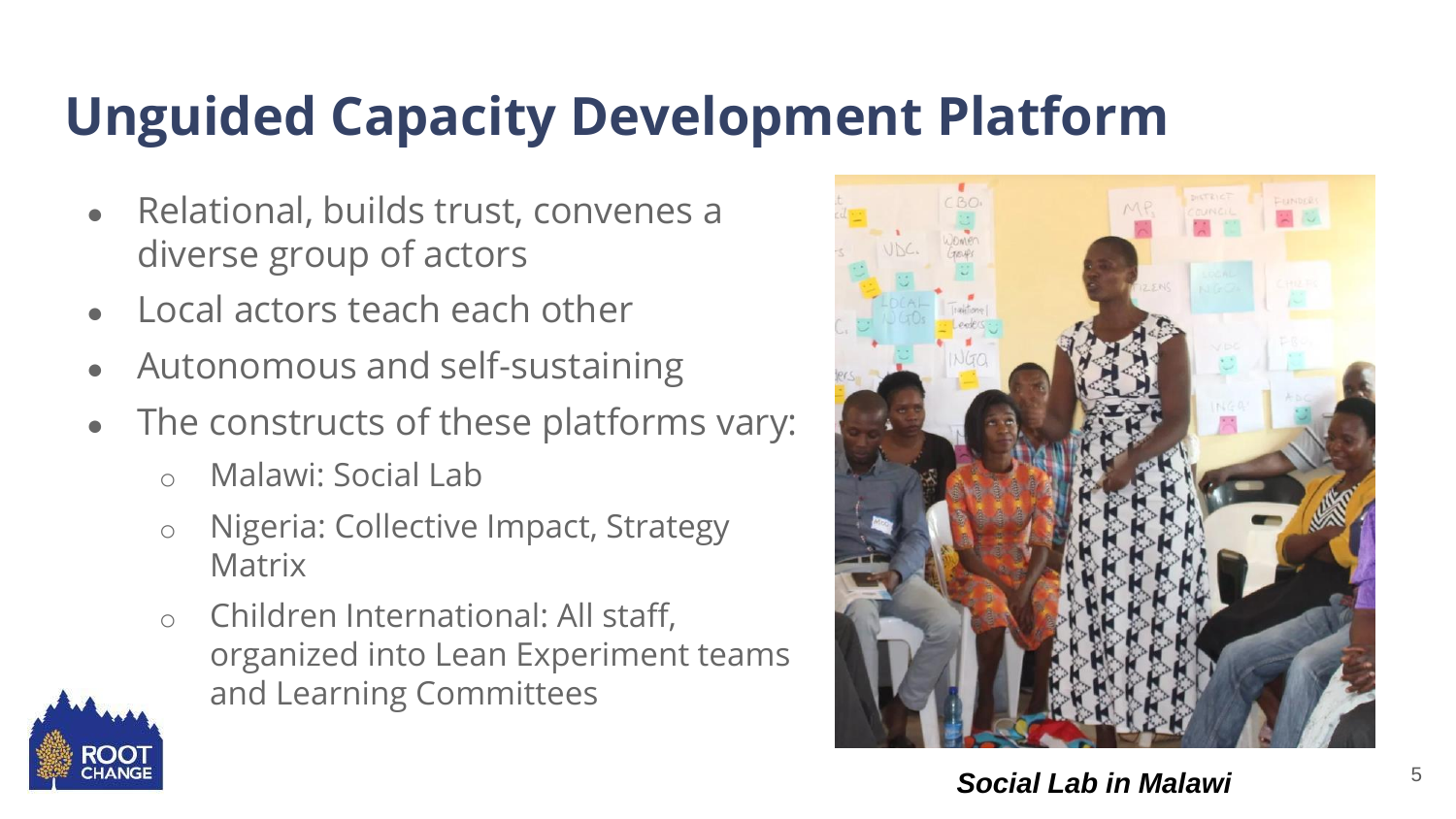## **Facilitation**

- Short, targeted interventions
- Facilitated by local actors
- Help reflect on:
	- Capacity
	- Lessons from experience
	- Applying lessons to new challenges



*Children International, India*

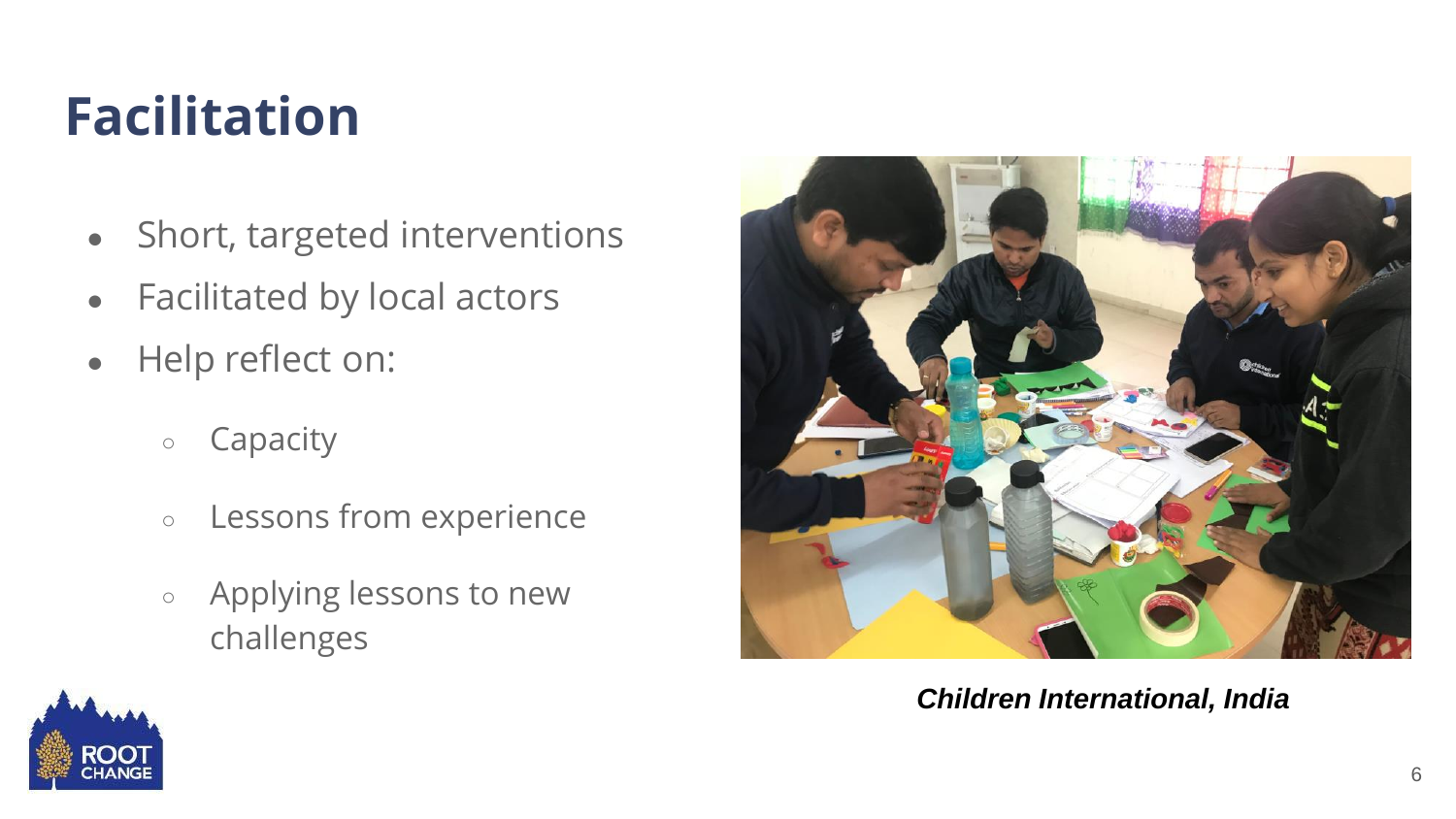### **Content Package**

- **Critical thinking**
- Human-centered design
- Lean Experimentation
- **Feedback**
- Facilitation skills for Reflection and Learning on 2.0 Capacity



*Strengthening Advocacy and Civic Engagement, Nigeria*

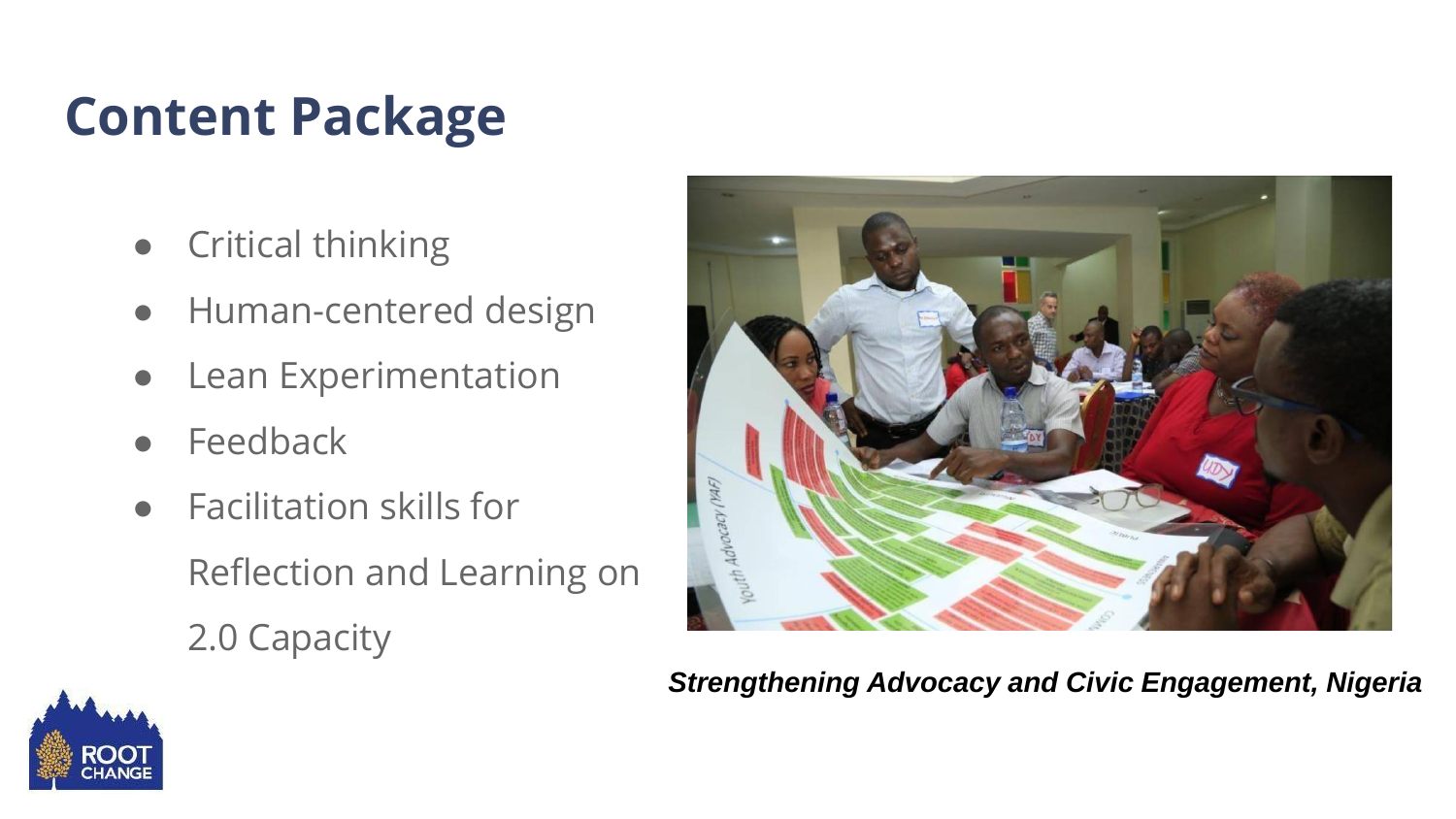#### **Lean Experiments as Micro-Shocks for Capacity Development**

- Learning by doing
- Interventions focused on actual versus potential capacity
- **Antifragility**
- Capacity development happens in between the touch-points, when external actors (i.e. Root
- **W.Change isn't there)**



*Social Lab in Malawi*